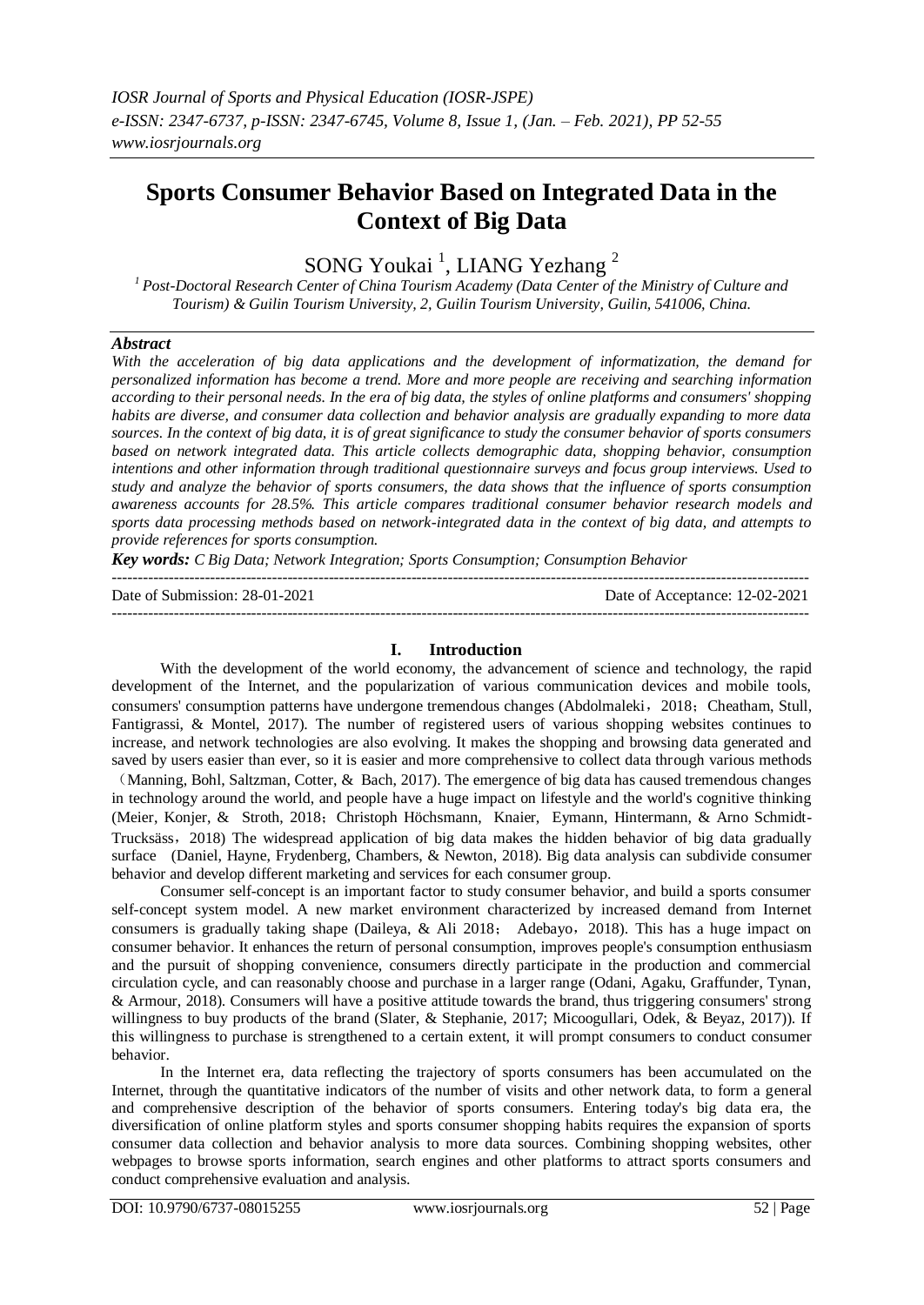# **II. Method**

**Sports consumption behavior:** Sports consumption is an important part of residents' consumption. It refers to the process by which people consume sports goods and service products in different ways to meet various sports needs. The types of sports consumption can be divided into sports consumption and non-sports consumption according to different sports consumption materials purchased in the sports market. Sports consumption refers to the process of consumers seeking, buying and using sports products, services or services based on their own needs and conditions on the basis of understanding the value of sports functions. It is to transform sports consumption expenditure into activities such as purchase and use, and to complete the process of realizing the value of sports consumption expenditure through sports consumption behavior. It is both an economic activity and a social activity. It is a new type of consumption mode that emerges after sports have reached a certain level of socialization and popularization under the premise of satisfying people's material life.

**Diversity of sports consumers' purchasing behavior:** The purchasing behavior of sports consumers is both diverse and complex. Diversity shows that different sports consumers have different needs, preferences and ways of choosing sports products and services. The same sports consumer has different periods, different situations and different sports products and services. In terms of choice, their behavior is also very different. The complexity of sports consumers' purchasing behavior can be reflected on the one hand through diversity and variability, and on the other hand through multiple internal and external factors, many of which are difficult to identify and grasp. According to relevant research, the purchasing behavior of sports consumers is driven by motivation, but the motivation behind each behavior is often hidden and complicated. The same motivation can produce multiple behaviors, and the same motivation can also be driven by multiple motivations.

# **III. Experiments**

This article mainly uses literature data method, questionnaire survey method and mathematical statistics method. A total of 400 sports consumers were surveyed. Study the basic conditions of sports consumers, such as age, income and other basic conditions. The questionnaire used in this article is divided into three parts. The first part is personal situation, age, income, etc. The second part is the self-edited "sports consumer self-concept scale". The third part is the self-edited "Questionnaire of Implicit Behavior of Sports Consumers". Questionnaire measurement and data collection. On the one hand, the questionnaires were distributed to selected sports consumers, and the questionnaires were collected and organized in a timely manner. According to the individual's score on the questionnaire, on the basis of reviewing the quality of the data, the data is analyzed by SPSS 24.0 statistical analysis. To study whether two or more control variables have a significant impact on the observed variables, not only the impact of multiple factors on the observed variables but also the interaction between the factors on the observed variables must be analyzed. The basic situation of investigators is shown in Table 1.

| <b>Table 1.</b> Basic information of the investigator |          |                        |                        |                   |  |  |
|-------------------------------------------------------|----------|------------------------|------------------------|-------------------|--|--|
| Age                                                   | Under 18 | $18 \sim 25$ vears old | $25 \sim 35$ vears old | Over 35 years old |  |  |
| Percentage                                            | 13.3%    | 34.6%                  | 37.2%                  | 14.9%             |  |  |

# **Table 1**. Basic information of the investigator

## **IV. Discussion**

**Influencing factors of consumer sports consumption behavior under big data:** Consumers in the same category are motivated, type, location, payment method, one-time maximum expenditure and sporting goods. There are significant differences in the total annual expenditures of sports fitness and sports ornamental consumption. There are no significant differences between consumers. They also summarized the characteristics of sports consumption behaviors of consumers of different classes in Hebei Province. Affordable and practical price orientation of lower-class consumers in society. Practical and beautiful price + service orientation for middle-level consumers in society. The aesthetic and high-end service positioning of first-class consumers. The main influencing factors of consumer sports consumption behavior are shown in Figure 1.



**Figure 1.** Main factors influencing consumer sports consumption behavior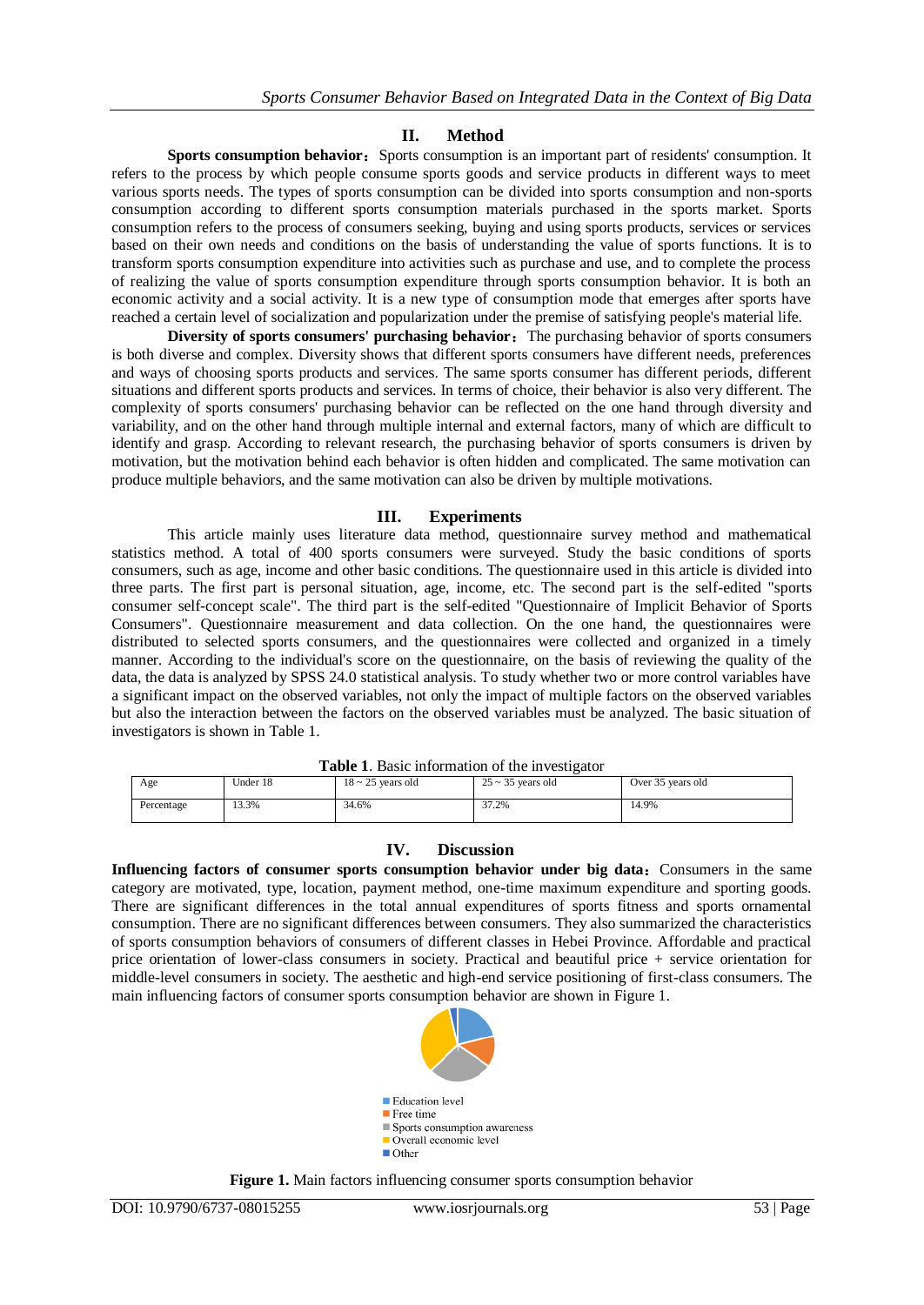Among them, the influence of sports consumption consciousness accounts for 28.5%. In the context of big data, many lower-level and middle-level social consumers do not have a correct understanding of the value and role of sports consumption and physical exercise, but upper-level social consumers have much higher awareness of sports consumption. Due to backward consumption concepts and unilateral understanding of sports, some middle- and lower-class consumers have unclear understanding of sports. Many of them think that sports are athletes and have little to do with themselves, let alone sports consumption. Most of them are passive consumption. The overall economic level accounts for 33.4%. From the perspective of big data analysis, it can be seen that the overall economic income is still very limited. The level of economic development of consumers has not yet achieved a substantial leap, the quality of life has not been fundamentally improved, and sports consumption that restricts necessary consumption cannot be regarded as personal freedom. Consumers in the upper classes of society spend more on sports, physical fitness and ornamental consumption.

Big data also has a negative impact on sports consumption. For example, the privacy issues of data mining and the quality issues of data filtering. The specific table 2 shows.

|                                 | Proportion |
|---------------------------------|------------|
| Big data technology innovation  | 43.4%      |
| The practical value of big data | 54.3%      |
| Big data privacy issues         | 39.5%      |
| Data filtering quality issues   | 48.4%      |
|                                 |            |

**Table 2.** Impact of big data sports consumers

In the "big data" era, data privacy and data security are inevitable issues. At this stage, sports consumers have generated a large number of data records. Examples include web tracking, transaction records, and records left using digital tools. The data analyzes all aspects of sports consumers, so people's behavior cannot be hidden. Data holders can infer behavior trajectories and people's behavior thinking trajectories based on historical data. People tend to emphasize that data integration can achieve the effect of " $1 + 1 > 2$ ", but the effect of ignoring the expansion of privacy penetration is also greater than 2, and the lack of "data rights" reflects endless personal data leakage. In addition, over-reliance on foreign technology and big data analysis platforms makes it difficult to avoid the risk of information leakage. Faced with a large amount of data, it is difficult to ensure data integrity and objectivity without screening. Data analysis and integration will inevitably lose its value on a flawed basis. "Big data" on the website is mainly text, pictures, descriptions and dynamic descriptions in product descriptions. In this case, data tampering and manipulation, forgery and counterfeit goods, credit card swiping and other problems will occur. Cumbersome data and false information will not only cause changes in consumer sentiment, but also reflect consumer confidence in the website, thereby affecting online shopping intentions.

**Application of Big Data in Sports Consumer Behavior Research**:Unlike the traditional sociological research paradigm, sports consumer research is usually conducted by sampling, selecting respondents by random methods, obtaining data through qualitative and quantitative surveys, and obtaining marketing strategy decision support by analyzing data. In the era of big data, through the analysis and modeling of static data and streaming data, the paradigm of sports consumer research has gradually turned to clustering, mining and computing massive data stored on the network. Draw analysis conclusions, and make corresponding sports marketing strategy judgment accordingly. The analysis of sports consumption behavior is divided into "online consumption behavior" and "offline consumption behavior". Online sports consumer analysis is still based on web mining. To find consumers' media habits, content preferences and consumption trends, this is the current form of big data applications. The behavior of offline sports consumers is based on traditional shopping research.

Positioning and emotional analysis of sports consumption. "Positioning" here includes two concepts, one is the precise positioning of sports consumption behavior trajectory or search behavior. Through data analysis, classification and accurate conversion of users, for example, sports consumers tend to browse the information and product types on the Internet for accurate marketing. The second is precise location based on geographic location and uses intelligent mobile terminals to push sports information so that the information reaches users. Massive user data streams based on the continuous development of social media. Sentiment analysis provides a reference for the analysis and evaluation of various sports consumption behaviors. Businesses and brands can use sentiment analysis to measure consumers' real-time response to marketing communications and make quick adjustments accordingly. For example, Facebook's "like" function and Sina Weibo and Tencent WeChat's "like" function can achieve instant feedback of sports consumers' emotions. Because generally speaking, most sports consumers make their purchase decisions based on their peers 'word